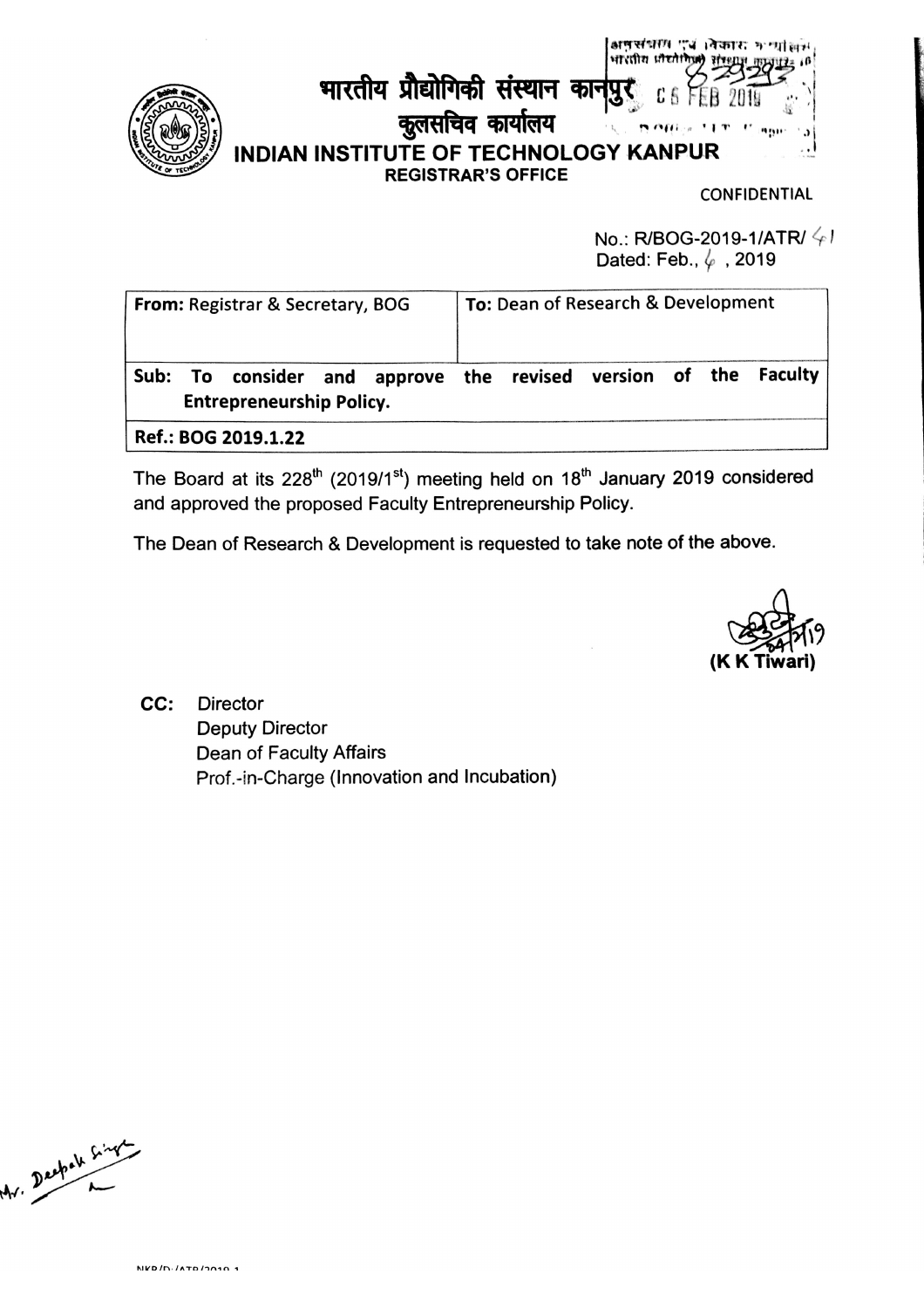# **Indian Institute of Technology Kanpur Faculty Entrepreneurship Policy**

**Preamble**- Faculty members at IIT Kanpur are continuously engaged in knowledge generation and dissemination. A large number of R&D activities are being carried out by faculty members and students in several cutting-edge science and technology areas. However, most of these research outcomes do not get translated into commercial products, benefiting the society in general, due to several reasons including lack of interest in the industry in commercializing new and futuristic technologies and restriction on the Institute's employees to start entrepreneurship. Towards this end, IIT Kanpur, in line with the best practices of other institutes of higher learning across the world, encourages interested faculty members to incorporate companies to engage in the businesses, that are direct result of the research and development activities of the faculty member of IIT Kanpur, be on the board of such companies in the capacity of a Director, Chairman, Promoter or any such role, subject to the terms and conditions of this Faculty Entrepreneurship Policy. It is expected that faculty members will make all efforts to balance their academic responsibilities while assuming the above role and will respect the adherence of this Policy.

## **Definitions**

- **i. "IITK"** or the "**Institute"** shall mean "Indian Institute of Technology Kanpur".
- **ii. "Policy"** means Faculty Entrepreneurship Policy of IITK.
- **iii. ''Company''** shall have the meaning as ascribed thereto in Clause no 1 herein below.
- **iv. "Faculty Member"** shall mean a faculty member of IITK.
- **v. "Promoter"** means a promoter as defined under section 2(69) of Companies Act 2013.
- **vi. "Executive capacity"** shall mean a role of Director or Chief Executive Officer, Chief Operating officer or Manager or any person, enjoying similar role, by whatever name called, in the Company.
- **vii. "Equity"** shall mean liability free equity shares (fully paid up) of the Company, having voting rights in the Company.
- **viii. "Incubation" shall mean a start-up company, having at least one Faculty member from IIT Kanpur in Executive Capacity in the company, and the company has incubated in IIT Kanpur, with an objective of using seed fund and/or research grant and/or office space.**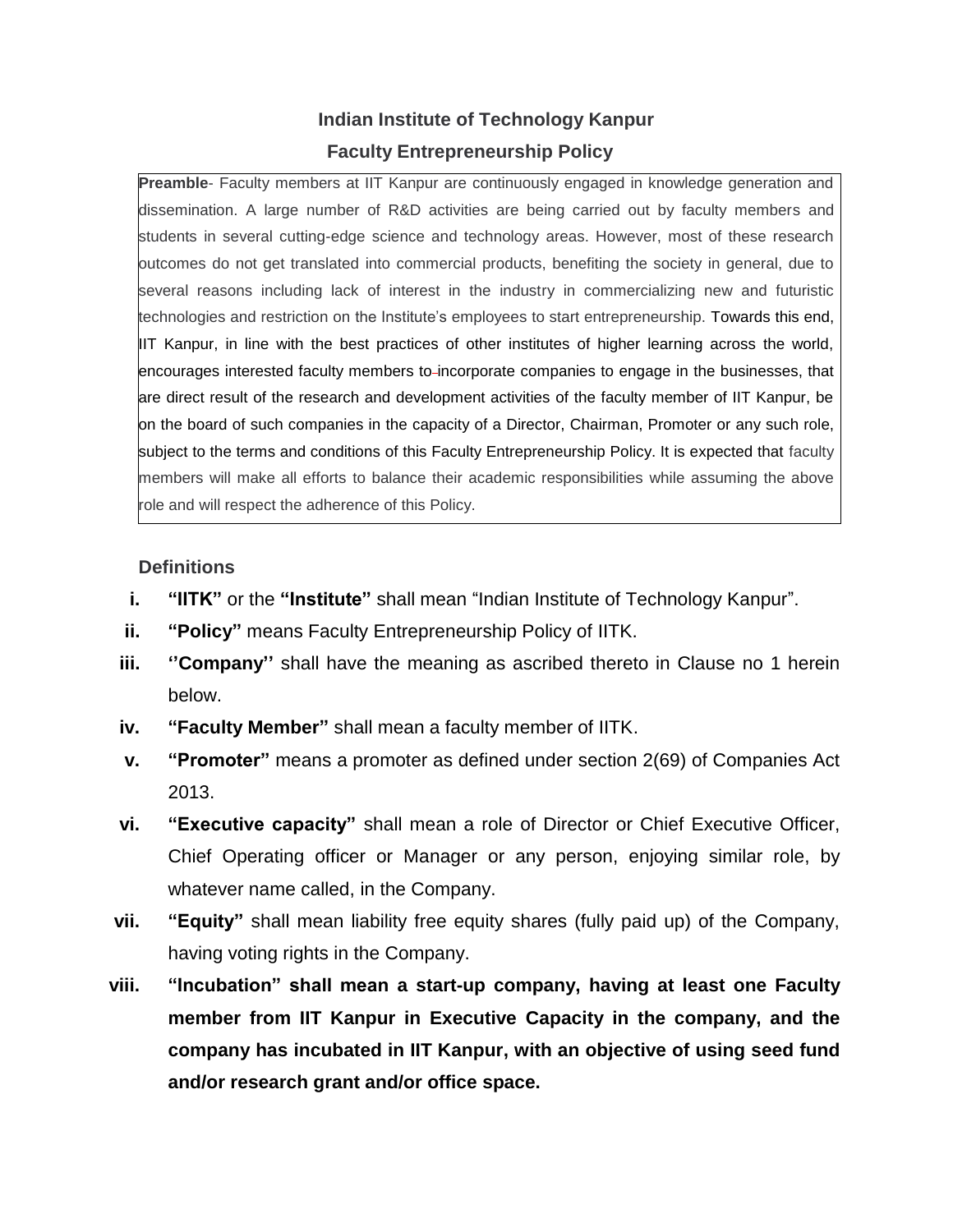This policy proposes mechanisms for establishing incubation program for technology start-ups led by Faculty Members, possibly in collaboration with graduating students and/or project employees, out of the research efforts carried out at IIT Kanpur, and later running them as companies as specified below.

## **1. Kind of companies**

IIT Kanpur encourages and prioritizes the Companies in the following order.

(a) Companies jointly owned by the faculty members and/or graduating students/alumni (along with possible others).

(b) Companies owned by the faculty members (one or many) along with possible others.

**Companies eligible under this 'Polic**y' - Such a Company must pursue businesses that are direct result of the research and development activities of the faculty member of IIT Kanpur which, however, does not preclude continuation of research initiated by a faculty member before joining the Institute.

In such cases, the faculty member(s) and student(s), if applicable, will be known as founding member(s)/Promoter(s) of the Company. A faculty member may also be associated with the Company in an 'Executive Capacity' such as Director, Chief Executive Officer, Chief Operating officer etc.

A Faculty member must not pass on the technology and/or know-how developed at IITK to any entity without the knowledge of and/or explicit permission from the Institute.

**Companies not eligible under this Policy:** - A faculty member cannot associate, either as a Promoter or in an 'Executive Capacity', with;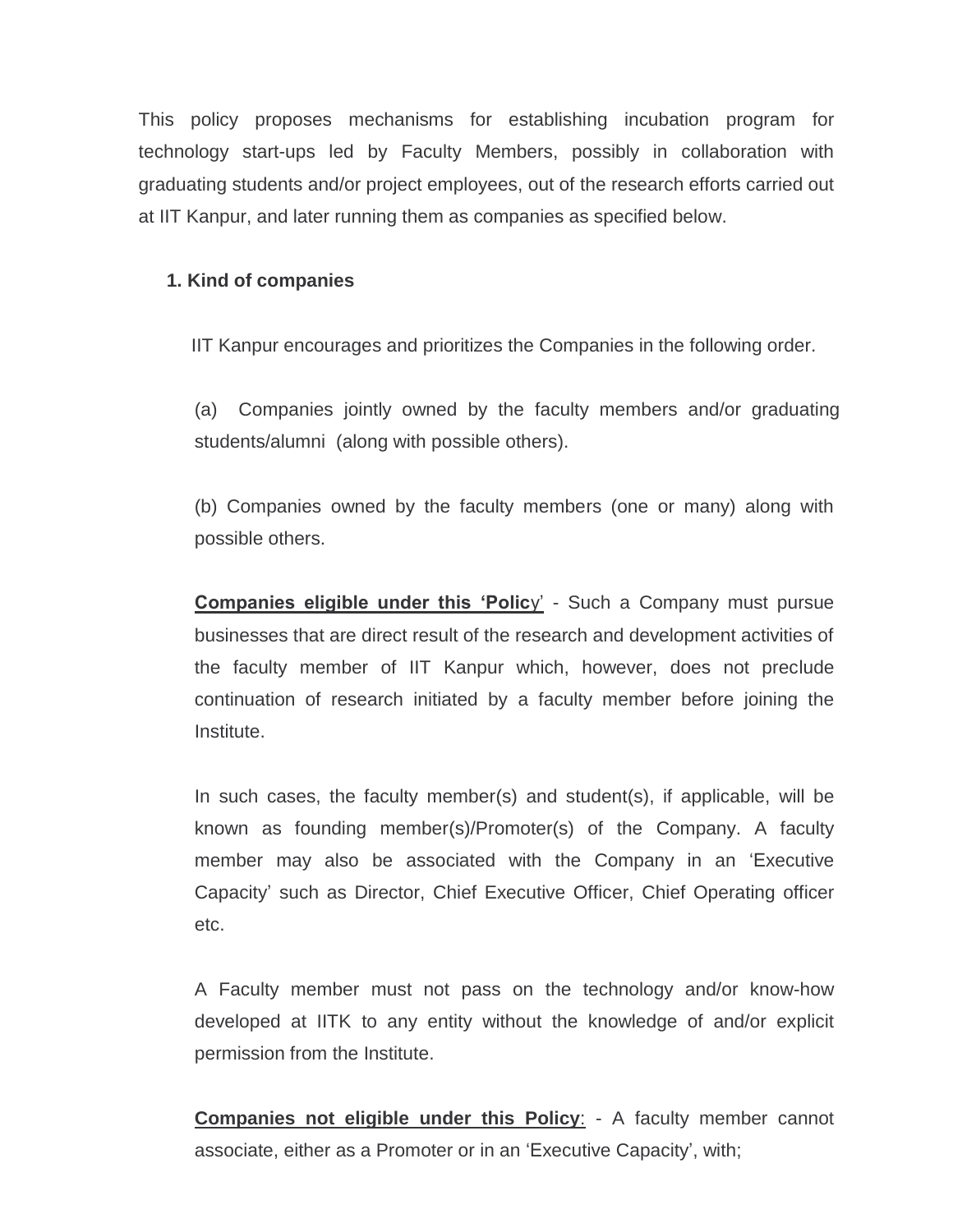- i) Companies involved in Teaching and/or development of educational content. On the other hand innovative technology platforms facilitating delivery of content is permissible. For such platforms, the content may be licensed from IIT Kanpur and course delivery through the platform will be governed by CDTE norms, which may be changed from time to time, and will require permission from CDTE.
- ii) Companies whose business will be to provide consultancy services.
- iii) Such class of Companies that may be prescribed and notified by IITK from time to time.

#### **2. Role of the Faculty member**

The Faculty member has to take prior permission from the Institute before associating with any business venture or starting a new venture in the application format as prescribed by IIT Kanpur (Annexure I). It is expected that the faculty member would be a Promoter of such Companies and/or a Director on its Board. Also, the faculty member may choose to play an operational role (Technical Advisor, CEO, Marketing Manager etc.). The faculty member can choose one of the following options:

- (a)Take a sabbatical and work full-time in the business. However, sanction of sabbatical leave has to be obtained from the Institute, following laid out process.
- (b) Dedicate part or all of the days allocated for consultancy work to the business. However, under no circumstance the total number of days of non-institute activities should exceed the institute norms.
- (c) A faculty member of IIT Kanpur is a fulltime employee of the institute. Thus, it is expected that s/he would balance her/his outside managerial responsibilities with her/his academic and administrative responsibilities towards the institute. This will also apply to the students/employees involved in these activities.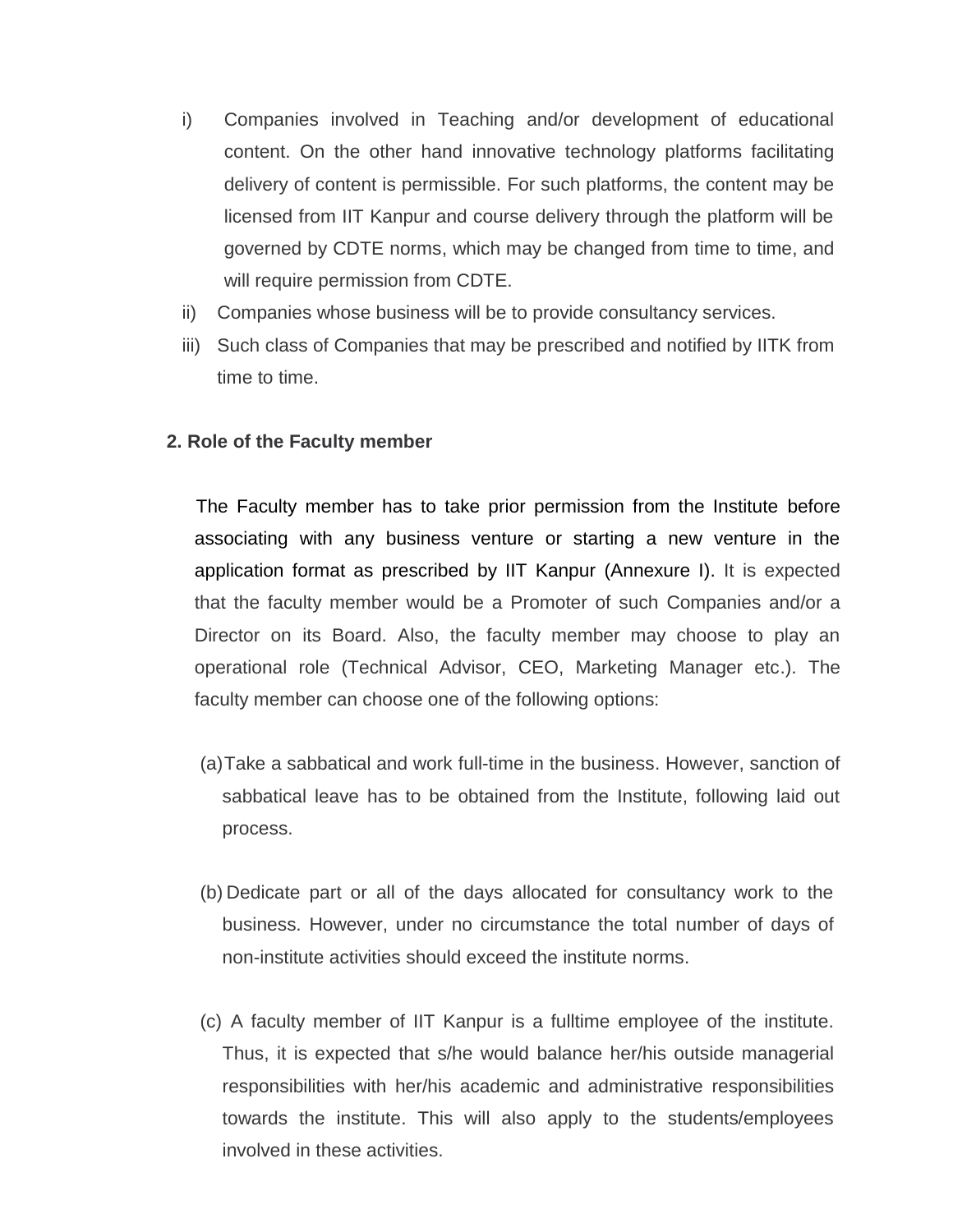- (d) A faculty member can undertake projects that could be executed at IITK, and managed through their Companies. However, this may be undertaken only after obtaining explicit permission from the competent authority of IIT Kanpur and entering into an agreement with the institute.
- (e) It should be noted that the faculty member should take all possible steps to ensure that his/her duties and responsibilities as a member of IITK faculty take precedence over all other activities.

# **3. Usage of Institute Resources and IP Rights**

As stated in the preamble, faculty members of IIT Kanpur are only allowed to incorporate Companies whose business objectives can only be fulfilled by using know-how and/or technologies developed at IIT Kanpur, including the cases where the initial IP development may have been carried out by the faculty member before joining the institute. Thus it is critical that there is clarity vis-à-vis policy of usage of institute resources, know-how developed using institute resources and IP Rights.

- A. In the event the company uses any "know-how" for business purpose in the Company, which has not been secured through any IP prospects, then the Faculty member has to disclose the source of origin of such "Know-how".
- B. In the event the faculty member(s) would want to use **existing** Intellectual Property developed at IIT Kanpur and protected by filing/grant of patent where IITK is an applicant & the Faculty member is an inventor, then the Faculty member(s) may request for assignment of the IP from the Institute to the company, the grant of which may be guided by the policy stated below:
- i. The faculty member would submit an application for the same to the office of Dean, R&D.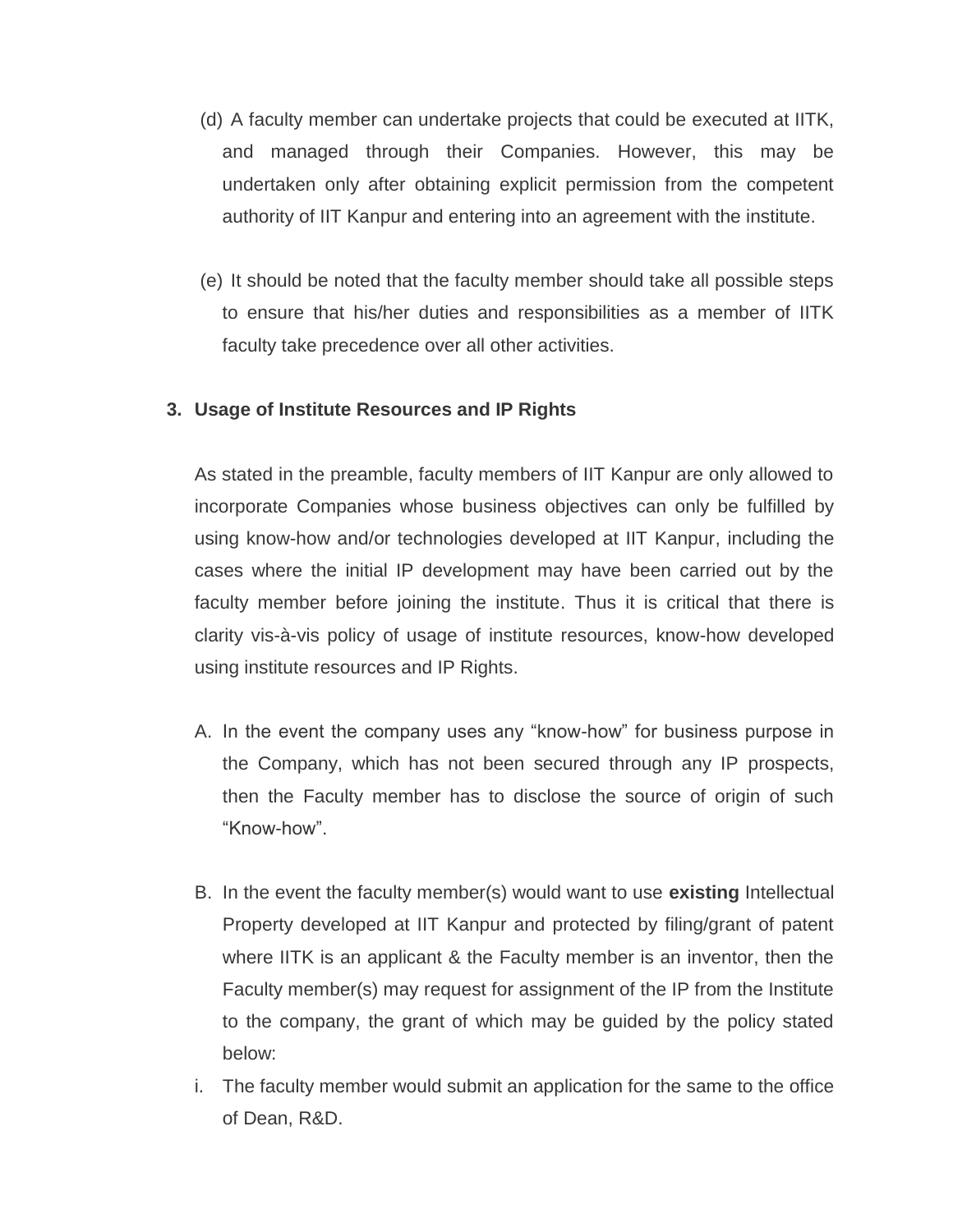- ii. Upon obtaining permission, the Company may initiate the process of getting the IPR assigned to it. However, the cost of the assignment process will have to be borne by the company.
- iii. In case the Company agrees to sublicense the assigned IPR(s) to any other entity, then the licensing revenue generated by the Company, will be distributed among the inventors and the Institute, as per the IPR policy of the Institute.
- iv. In any case, IITK reserves the "First Right of Refusal" for any IPR generated in the institute.

Note: It should be noted that assignment of patent to the company often helps a company to raise funds as investors prefer to invest in a company whose IPR is not encumbered. However, it is not mandatory for a faculty member entrepreneur to get the IPR assigned to his/her company. This is purely a facilitation policy and not a restrictive policy.

It should be noted that these clauses are inclusive of the possibility that the initial IPR may have been developed outside of IIT Kanpur. However, the institute is not in a position to evaluate and monitor such a claim. Therefore, in the larger interest of the institute and persons associated with the Company, the Company will be permitted to use the laboratory, library and other such facilities to which the founding faculty member(s) is entitled. In lieu of this, the Institute may (i) hold a certain percentage of equity in the Company OR (ii) ask for a share of revenue of the Company OR (iii) ask for a combination of equity and revenue sharing.

The Company may also use the testing facilities as per the prevailing norms of the institute. During the incubation period within the campus, the Company may be allowed to use the laboratory facilities – captive infrastructure of the incubator as well as different state of the art centers of IIT Kanpur - as per the declared rates applicable for any faculty member of IIT Kanpur. Utilization of lab facilities will be subject to availability of the resources. Priority is granted to IITK projects and students. The Company will have to pay for office space, if applicable/requested, according to the declared rates of the incubator. However, no separate equity will be charged to the Company in lieu of incubation services.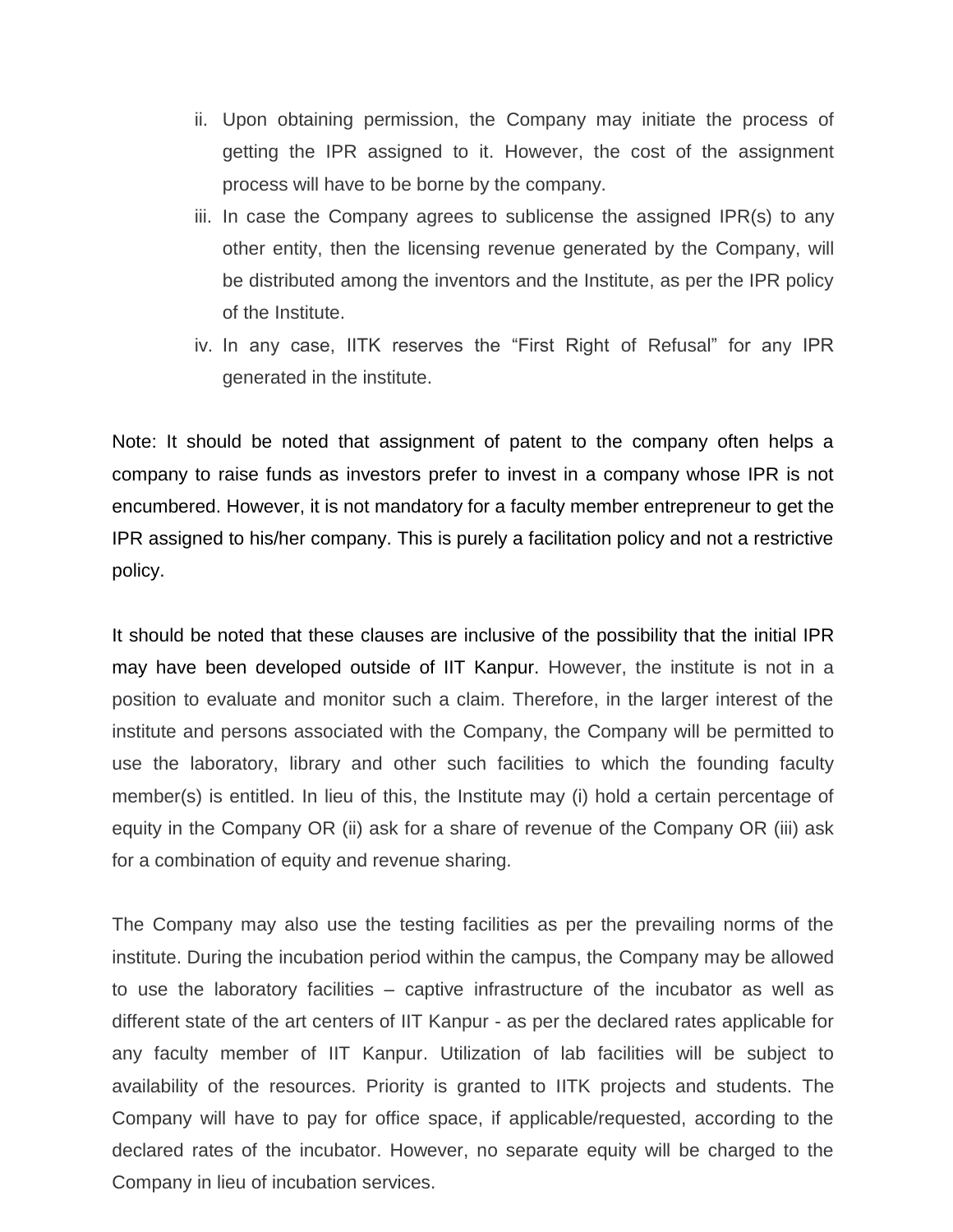Depending on availability and if requested, one studio apartment (or similar) may be made available to the incubated Company. The rent for residence will be charged separately and shall be payable to IIT Kanpur.

## **4. Disclosure and Compliance**

Financial and non-financial disclosure agreement will be signed as per the existing institute norms.

Also, a separate **Conflict of Interest Disclosure Statement** (Annexure II) will have to be furnished every six months (April  $30<sup>th</sup>$  and October  $31<sup>st</sup>$ ) by any Company incubated by a faculty member of IIT Kanpur.

At all times, the faculty member must ensure that the Company/Companies he/she is associated with as a promoter or in an '**Executive Capacity'** is compliant with all the norms of Govt. of India. Non-compliance by the individual faculty member shall have no bearing on IIT Kanpur.

#### **5. Support from other faculty members**

Support from other faculty members of the institute during and after the incubation period would be treated under the institute's consultancy norms (other than assigned faculty mentor(s)

#### **6. Support from students**

Any support received from students for the faculty Company would be as per the existing guidelines of the institute.

#### **7. Outsourcing of sponsored research/ consultancy assignment**

Outsourcing of full/part of institute's projects to faculty Companies would be governed by the existing policies of the institutes. In case such policy is not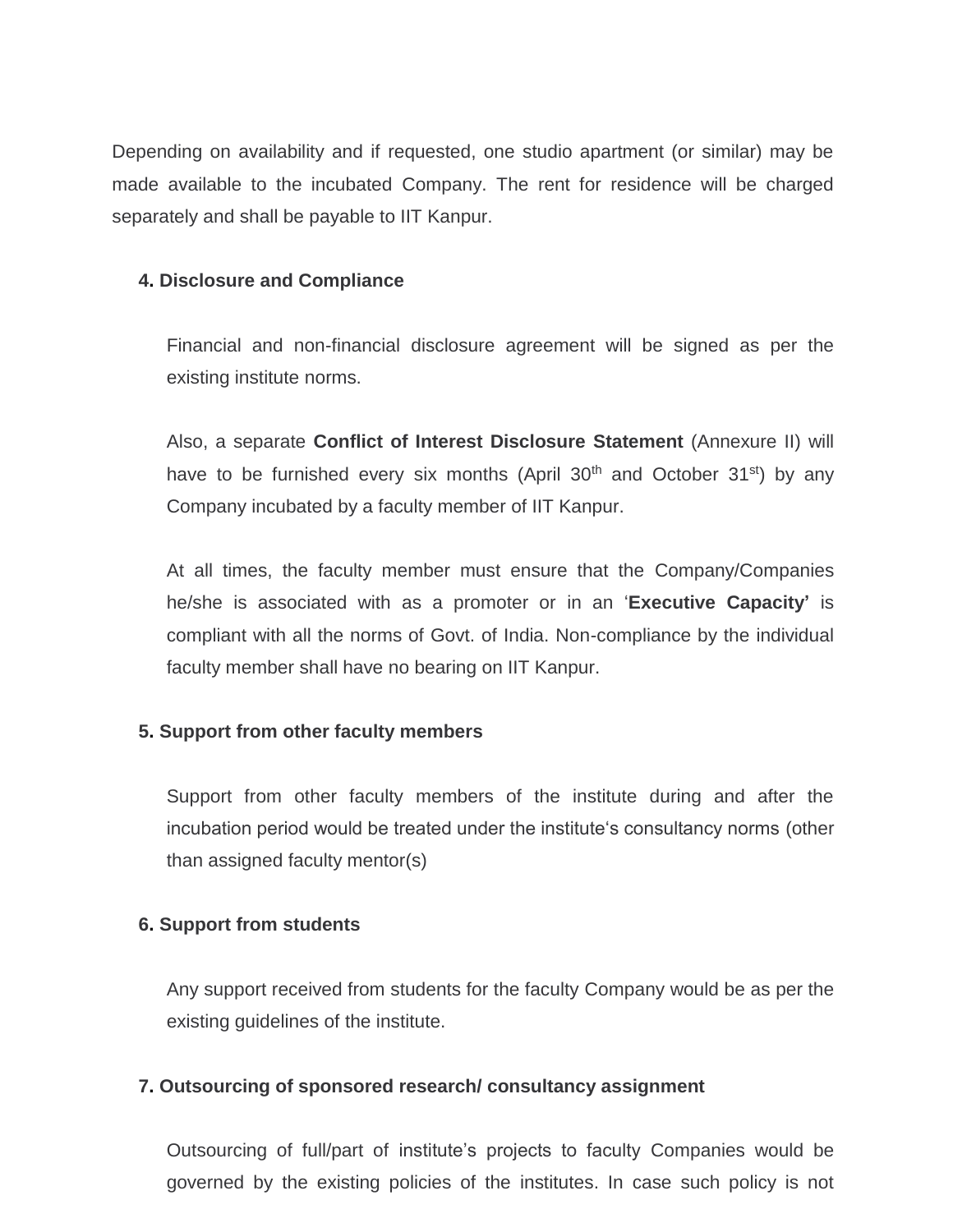available then the outsourcing decision would be undertaken on a case by case basis by a committee comprising of DORD, Professor-in-Charge (Innovation & Incubation), Head of the concerned department and a representative from sponsoring agency.

## **8. Funding for the Company**

The Company will have its own funding and accounting procedures in line with the existing industry norms. Subject to availability of funds, Institute may also provide loans to such Companies which will be governed by the institute's norms.

# **9. Methodology**

A faculty Company will necessarily be required to be incubated in the Institute. However, in the exceptional cases, where faculty wants to open/operate/incubate the Company outside the institute, a sufficient justification has to be provided, which will be evaluated by a committee comprising of DORD, Professor-in-Charge (Innovation & Incubation), Head of the concerned department and a faculty member nominated by DORD. The recommendation of the committee will be submitted to the Director for a final decision.

The process of entrepreneurship will be as below:

- (i) A faculty member will submit the duly filled application form **(Appendix I)**  for establishing a new venture to the Director of IIT Kanpur. This form needs to be forwarded by a series of offices as indicated in the document.
- (ii) Once permitted, the faculty member may form a Company. A faculty member may approach the incubation center of IIT Kanpur even before formation of a Company for in-principle approval of the incubation.
- (iii) For the incubation of the Faculty member's Company, evaluation will be as per the policy of the institute's incubator center.
- (iv) Upon approval, the Institute and the faculty member may negotiate and enter into an agreement for financial consideration by the Company towards IIT Kanpur which will consist of consideration via equity shares in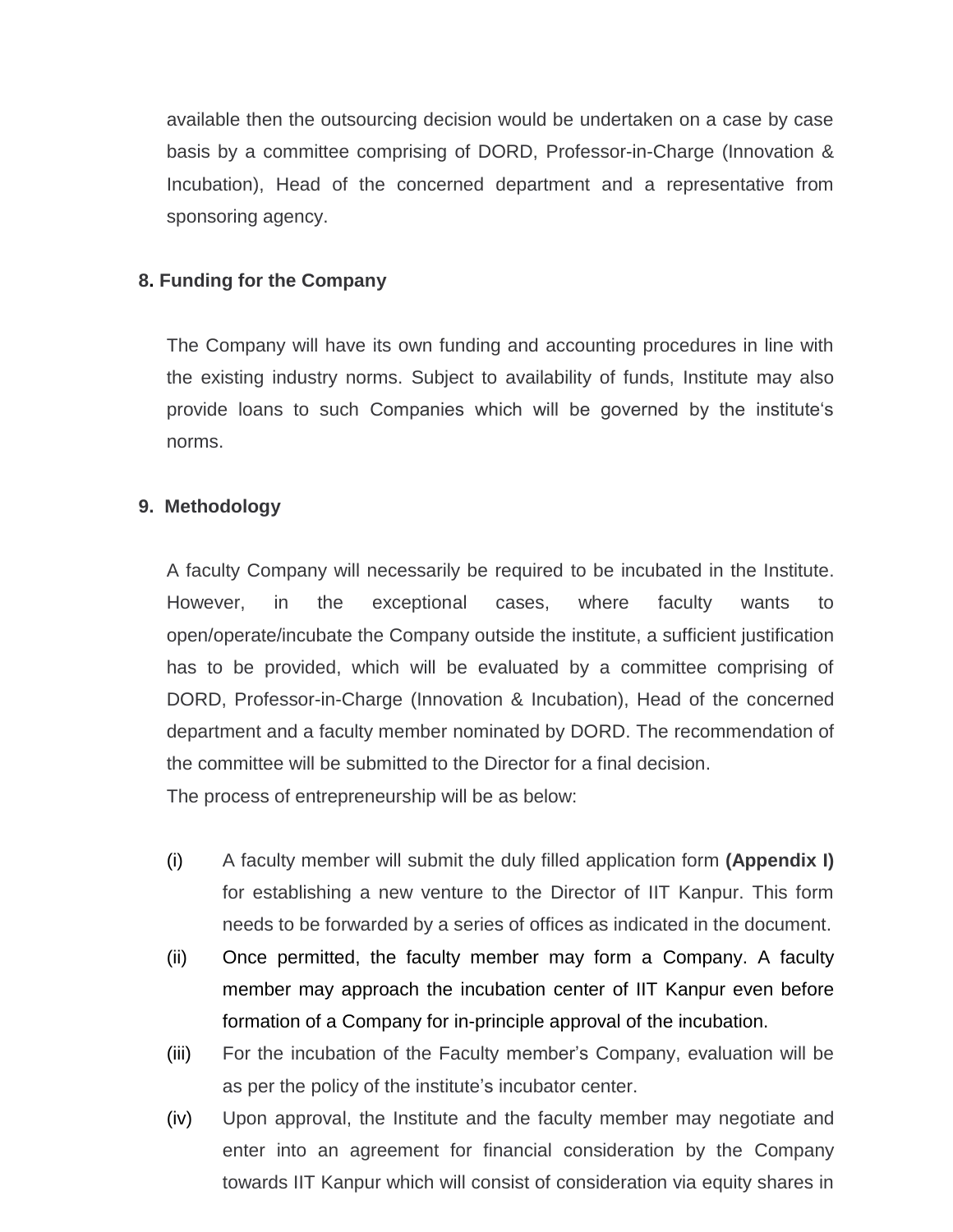the Company and/or a share in the revenue of the Company, as mentioned below:

(a) A liability free fixed equity (*Pari pasu*) of 10% in the Company. IIT Kanpur will reserve the right to liquidate any or all of the equity shares after seven years of formation of the Company while the Company will reserve the first right of refusal for purchase of the equity shares from IIT Kanpur.

#### **OR**

(b) A pre-determined, and agreed upon, share in the revenue of the Company, measured in terms of cost of units of product or services rendered by the Company, at fair market value on a given date.

#### **OR**

- (c) A combination of liability free equity in the Company and share in the revenue of the Company, measured in terms of cost of units of product or services rendered by the Company, at fair market value on a given date.
- (d) In case the institute provides loan to the Company, the Company will have to enter into a debt funding agreement with the Institute. Financial consideration, in lieu of the loan, may be levied separately.
- (V) **Exit -** The Company shall work towards a plan that would give IITK an exit. It should be noted that the FEP will cease to be in effect, other than the part governing his/her responsibility towards IIT Kanpur as listed in points 2a, 2b and 2c above, once the "Exit", as defined in here, takes place.
	- (a) Company raises investment at a valuation of 30 crores or more. This value may be changed from time to time.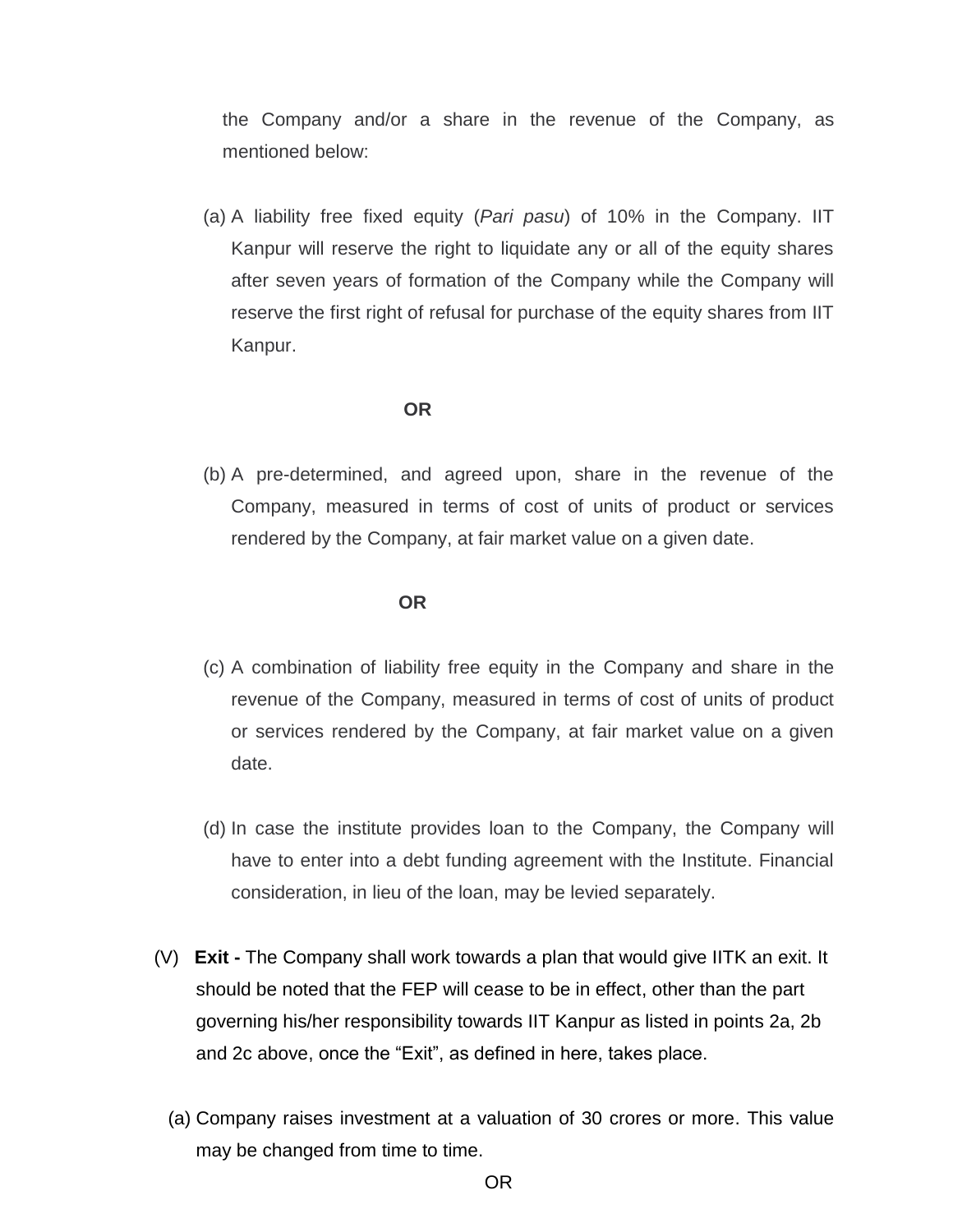(b) 7 years from the date of Incorporation of the Company and the Company has graduated from incubation.

Whichever between (a) or (b) happens earlier.

#### OR

(c) The faculty member relinquishes executive position in the Company and/or ceases to be a promoter of the Company

# **(VI) Facilitation Charges-**

**For Research Grant –** If the Company applies for a research grant, overhead (10% of the total budget) must be budgeted separately in the grant application. This condition may be relaxed at the sole discretion of Director, IITK.

## **10. Resolution of conflicts**

In situations in which the objectivity of a faculty member – due to his/her association with the Company - could reasonably be questioned, the Director of IIT Kanpur may establish an independent committee to investigate the operation of the Company and possible conflict of interest between the functioning of the Company and the academic duties of the faculty member(s) associated with the Company.

The faculty may appeal to the Board of Governors of the institute for a review of the committee decisions. The decision of the Board, in this regard, would be final.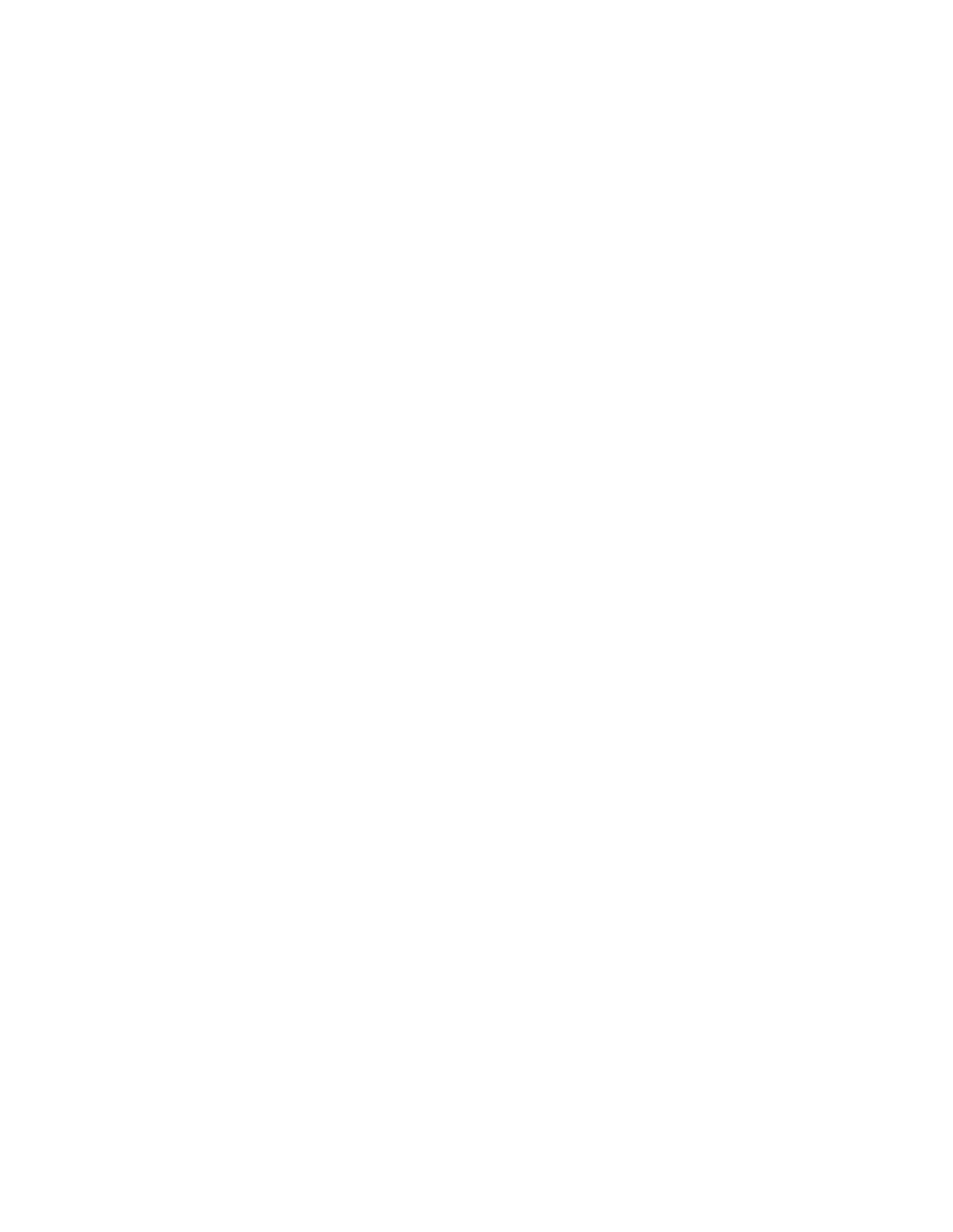**Annexure I (Application along with annexures)**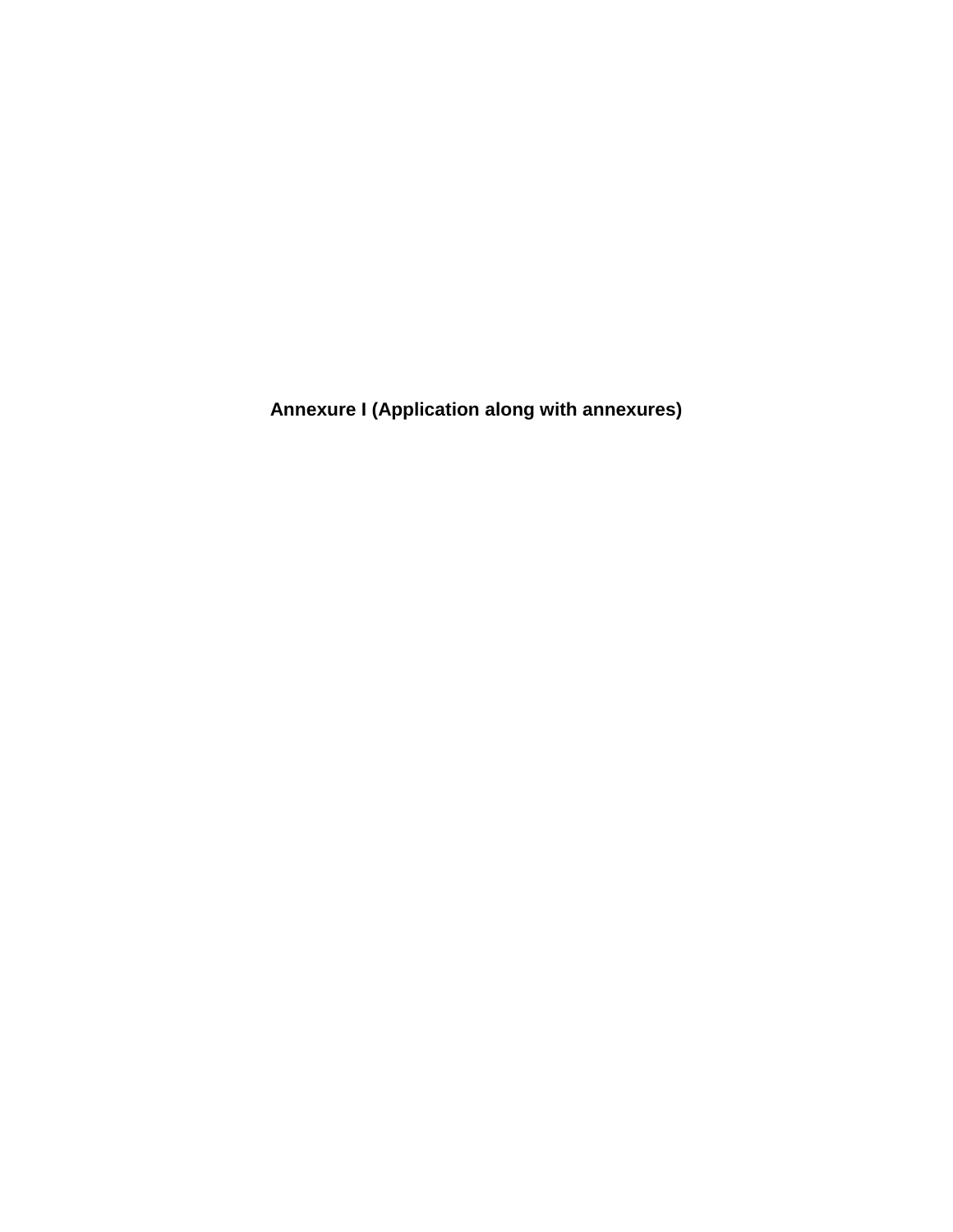# **Annexure II (Conflict of Interest Disclosure Statement)**

**(To be submitted on April 30th and October 31st of each year)**

**Financial Year Quarter Quarter** 

**1. Name of the Company with CIN No-**

# **2. Source of the Business of the Company**

| (i)  | In House R&D       | Details                                                                                                                     |
|------|--------------------|-----------------------------------------------------------------------------------------------------------------------------|
| (ii) | <b>Consultancy</b> | Details<br>a) Source of the<br><b>Funding</b><br>(Details of the Funding Agency,                                            |
|      |                    | <b>Copy of the Draft Agreement</b><br>signed with the Funding Agency,<br>other details etc.)<br>b) Source of the<br>Project |

# **3. Business Activities of the Company for the…. quarter [From…..(month)……to (month)]**

| If the Company is engaged in | a) Description of the |
|------------------------------|-----------------------|
| <b>Product Development</b>   |                       |
|                              |                       |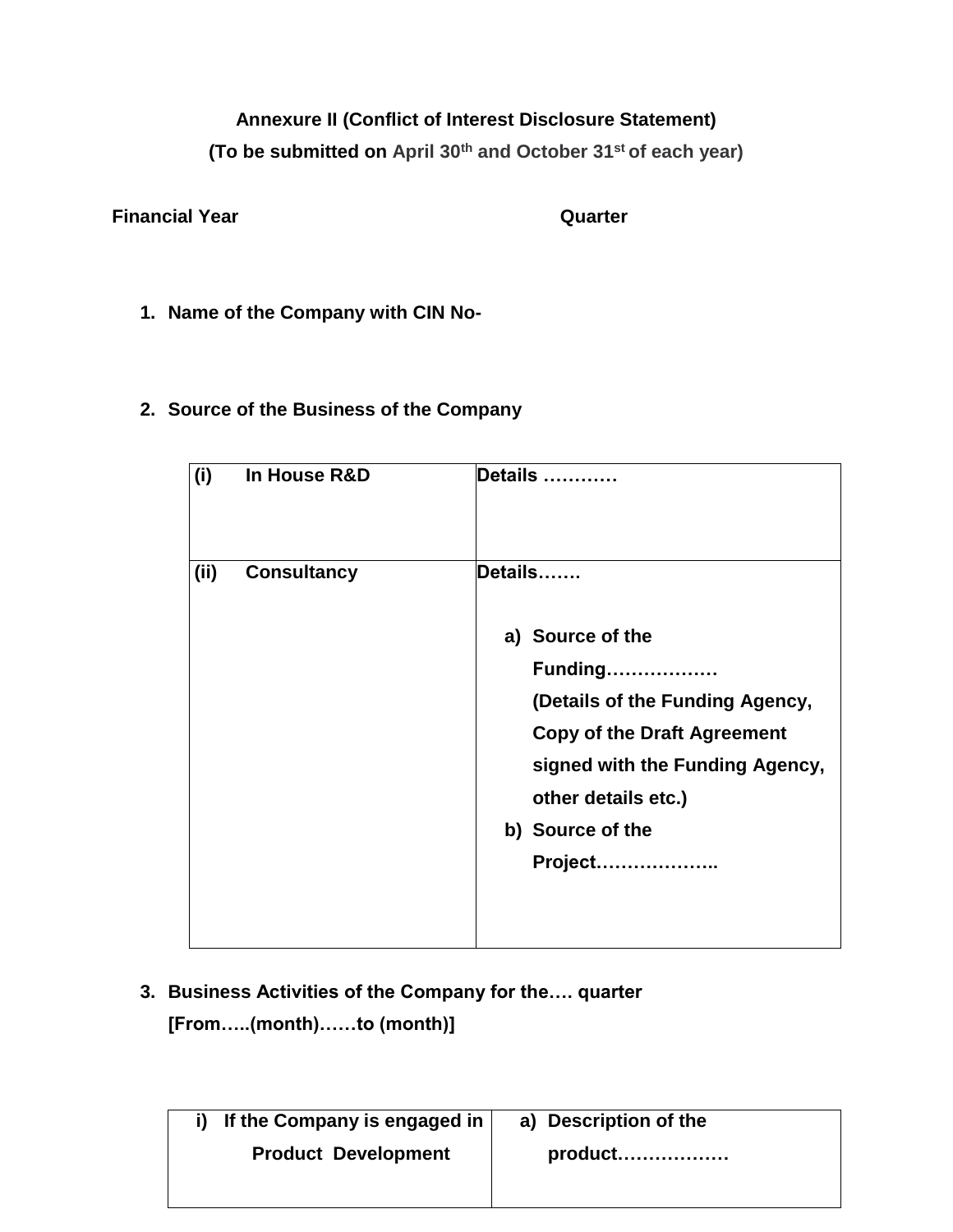|                                 | b) Revenue earned                    |
|---------------------------------|--------------------------------------|
|                                 | c) Milestones Achieved               |
|                                 | d) Details of the Know-how           |
|                                 | used                                 |
|                                 | e) Challenges                        |
|                                 | f) Is this project distinct from the |
|                                 | R&D activity conducted by you        |
|                                 | as a faculty member of the           |
|                                 | institute?                           |
|                                 | g) If yes, explain                   |
|                                 | h) If no, have you paid facilitation |
|                                 | charges to IIT Kanpur?               |
|                                 | <b>Other relevant</b><br>i)          |
|                                 | information                          |
|                                 |                                      |
| ii) If the Company is a Service | a) Description of the                |
| provider                        | service                              |
|                                 | b) Revenue earned                    |
|                                 | c) Milestones Achieved               |
|                                 | d) Details of the Know-how           |
|                                 | used                                 |
|                                 | e) Challenges                        |